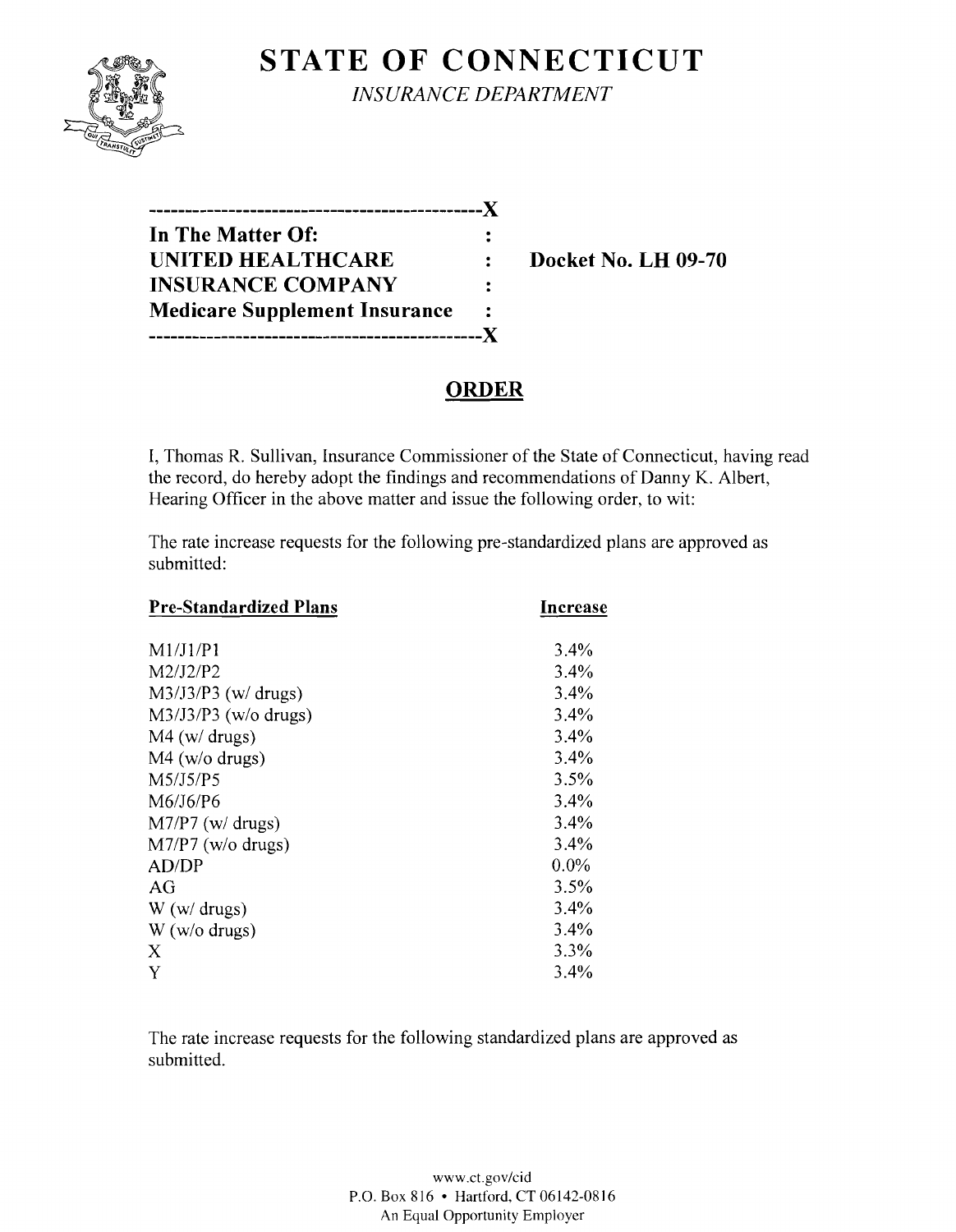| Increase |
|----------|
| 0.0%     |
| 5.5%     |
| 6.7%     |
| 7.0%     |
| 7.0%     |
| 6.7%     |
| 7.0%     |
| 2.1%     |
| 2.1%     |
| 2.6%     |
| 2.6%     |
| 2.9%     |
| 2.9%     |
| 0.0%     |
| $0.0\%$  |
|          |

Dated at Hartford, Connecticut, this 25<sup>th</sup> day of September, 2009.

Thomas R. Sullivan Insurance Commissioner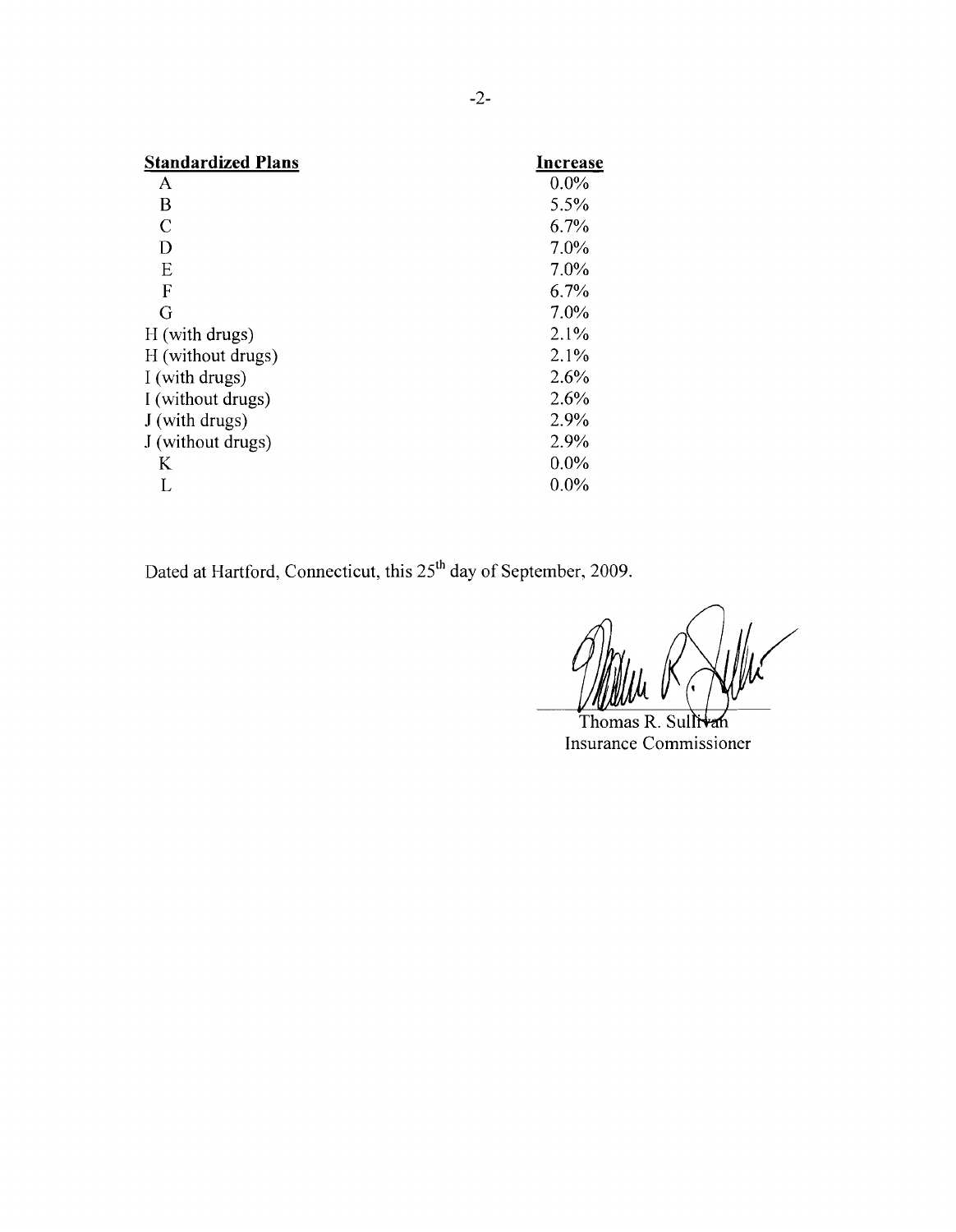

# **STATE OF CONNECTICUT** *INSURANCE DEPARTMENT*

**In The Matter Of: UNITED HEALTHCARE** : Docket No. LH 09-70 **INSURANCE COMPANY Medicare Supplement Insurance**   $\ddot{\cdot}$ **----------------------------------------------)(** 

**----------------------------------------------)(** 

### **PROPOSED FINAL DECISION**

 $\ddot{\cdot}$ 

### 1. **INTRODUCTION**

The Insurance Commissioner of the State of Connecticut is empowered to review rates charged for individual and group Medicare supplement policies sold to any resident of this State who is eligible for Medicare. The source for this regulatory authority is contained in Chapter 700c and Section 38a-495a of the Connecticut General Statutes.

After due notice a hearing was held at the Insurance Department in Hartford on September 9, 2009 to consider whether or not the rate increase requested by United Healthcare Insurance Company on its Medicare supplement business should be approved.

No member from the general public attended the hearing.

Two company representatives from United Healthcare participated in the hearing.

In addition to the hearing officer and a department actuary, one other Insurance Department staff member attended the hearing.

The hearing was conducted in accordance with the requirements of Section 38a-474, Connecticut General Statutes, the Uniform Administrative Procedures Act, Chapter 54 of the Connecticut General Statutes, and the Insurance Department Rules of Practice, Section 38a-8-1 et seq. of the Regulations of Connecticut State Agencies.

A Medicare supplement (or Medigap) policy is a private health insurance policy sold on an individual or group basis which provides benefits that are additional to the benefits provided by Medicare. For many years Medicare supplement policies have been highly regulated under both state and federal law to protect the interests of persons eligible for Medicare who depend on these policies to provide additional coverage for the costs of health care.

Effective December 1,2005, Connecticut amended its program of standardized Medicare supplement policies in accordance with Section 38a-495a of the Connecticut General Statutes, and Sections 38a-495a-l through 38a-495a-21 of the Regulations of Connecticut Agencies. This program, which conforms to federal requirements, provides that all insurers offering Medicare supplement policies for sale in the state must offer the basic "core" package of benefits known as Plan A. Insurers may also offer any one or more of eleven other plans (Plans B through L).

> www.cLgov/cid P.O. Box 816 • Hartford. CT 06142-0816 An Equal Opportunity Employer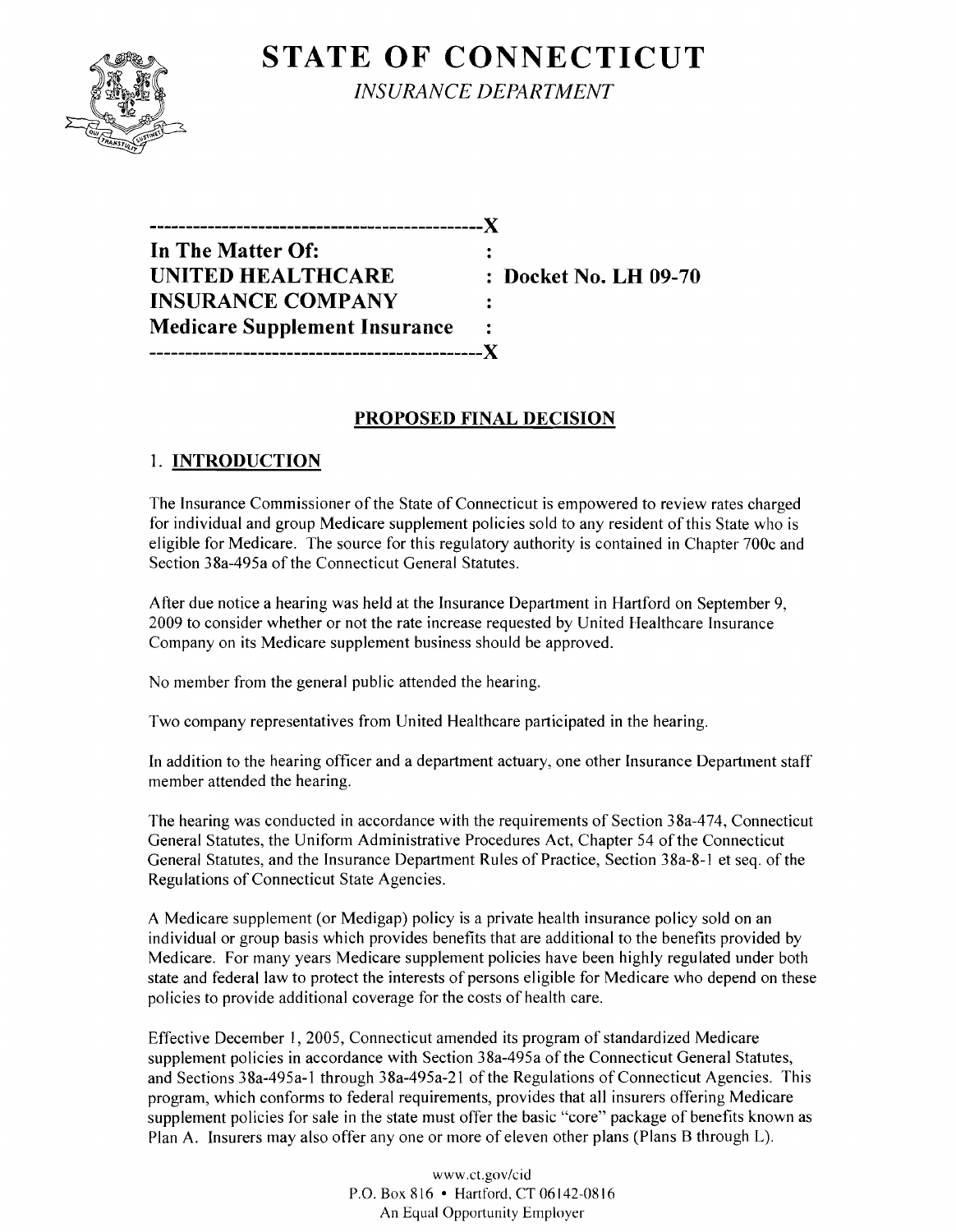Effective January 1,2006, in accordance with Section 38a-495c ofthe Connecticut General Statutes (as amended by Public Act 05-20) premiums for all Medicare supplement policies in the state must use community rating. Rates for Plans A through L must be computed without regard to age, gender, previous claims history or the medical condition of any person covered by a Medicare supplement policy or certificate.

The statute provides that coverage under Plan A through L may not be denied on the basis of age, gender, previous claims history or the medical condition of any covered person. Insurers may exclude benefits for losses incurred within six months from the effective date of coverage based on a pre-existing condition.

Effective October I, 1998, carriers that offer Plan B or Plan C must make these plans as well as Plan A, available to all persons eligible for Medicare by reason of disability.

Insurers must also make the necessary arrangements to receive notice of all claims paid by Medicare for their insureds so that supplemental benefits can be computed and paid without requiring insureds to file claim forms for such benefits. This process of direct notice and automatic claims payment is commonly referred to as "piggybacking" or "crossover".

Sections 38a-495 and 38a-522 of the Connecticut General Statutes, and Section 38a-495a-IO of the Regulations of Connecticut Agencies, state that individual and group Medicare supplement policies must have anticipated loss ratios of 65% and 75%, respectively. Under Sections 38a-495-7 and 38a-495a-IO ofthe Regulations of Connecticut Agencies, filings for rate increases must demonstrate that actual and expected losses in relation to premiums meet these standards, and anticipated loss ratios for the entire future period for which the requested premiums are calculated to provide coverage must be expected to equal or exceed the appropriate loss ratio standard.

Section 38a-473 of the Connecticut General Statutes provides that no insurer may incorporate in its rates for Medicare supplement policies factors for expenses that exceed 150% ofthe average expense ratio for that insurer's entire written premium for all lines of health insurance for the previous calendar year.

### **II. FINDING OF FACT**

After reviewing the exhibits entered into the record of this proceeding, the testimony of the witnesses, and utilizing the experience, technical competence and specialized knowledge ofthe Insurance Department, the undersigned makes the following findings of fact:

#### General

United HeaJthCare was granted a rate increase on its Connecticut Medicare Supplement AARP block of business for 2008. The current filings for 2009 rates request the following increases:

|                        | Proposed     |              |         |
|------------------------|--------------|--------------|---------|
|                        | 2010 Monthly | 2009 Monthly | Diff.   |
| Plan                   | Rate         | Rate         | $($ %)  |
| M1/J1/P1               | \$112.75     | \$109.00     | 3.4%    |
| M2/J2/P2               | \$191.75     | \$185.50     | 3.4%    |
| $M3/J3/P3$ (w/ drugs)  | \$346.50     | \$335.25     | 3.4%    |
| $M3/J3/P3$ (w/o drugs) | \$307.25     | \$297.25     | $3.4\%$ |
| $M4$ (w/ drugs)        | \$321.50     | \$311.00     | 3.4%    |
| $M4$ (w/o drugs)       | \$282.25     | \$273.00     | 3.4%    |
| M5/J5/P5               | \$141.75     | \$137.00     | 3.5%    |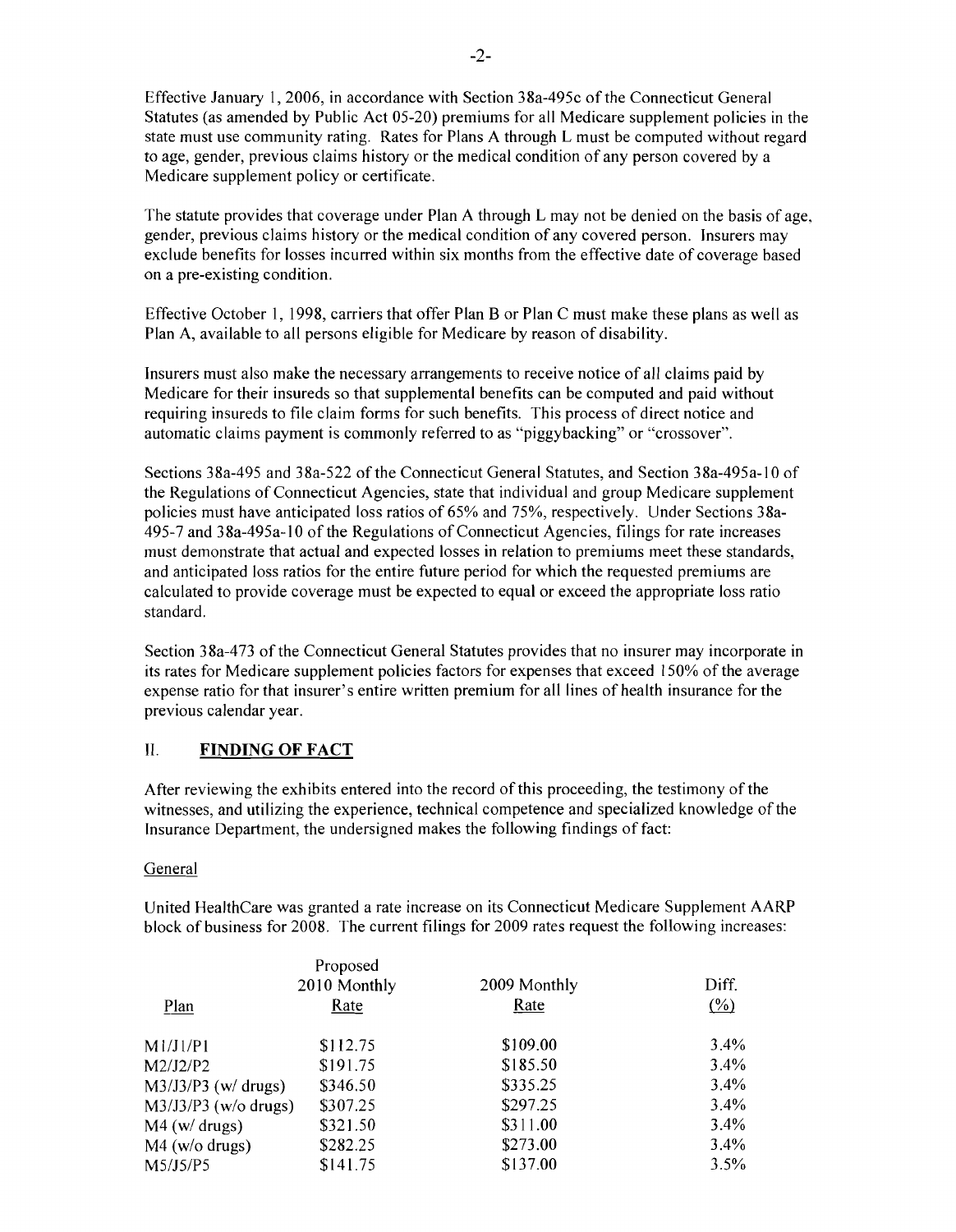| M6/J6/P6            | \$243.25 | \$235.25 | 3.4%    |
|---------------------|----------|----------|---------|
| $M7/P7$ (w/ drugs)  | \$338.50 | \$327.50 | 3.4%    |
| $M7/P7$ (w/o drugs) | \$299.25 | \$289.50 | 3.4%    |
| A                   | \$120.00 | \$120.00 | $0.0\%$ |
| B                   | \$169.25 | \$160.50 | 5.5%    |
| $\mathcal{C}$       | \$206.75 | \$193.75 | 6.7%    |
| D                   | \$193.75 | \$181.00 | 7.0%    |
| E                   | \$194.50 | \$181.75 | 7.0%    |
| F                   | \$207.75 | \$194.75 | 6.7%    |
| G                   | \$194.75 | \$182.00 | 7.0%    |
| H (with drugs)      | \$248.50 | \$243.50 | 2.1%    |
| H (without drugs)   | \$172.00 | \$168.50 | 2.1%    |
| I (with drugs)      | \$252.50 | \$246.00 | 2.6%    |
| I (without drugs)   | \$175.00 | \$170.50 | 2.6%    |
| J (with drugs)      | \$299.50 | \$291.00 | 2.9%    |
| J (without drugs)   | \$189.25 | \$184.00 | 2.9%    |
| K                   | \$91.25  | \$91.25  | $0.0\%$ |
| L                   | \$127.00 | \$127.00 | $0.0\%$ |
| AG                  | \$44.00  | \$42.50  | 3.5%    |
| W (w/ drugs)        | \$281.00 | \$271.75 | 3.4%    |
| $W$ (w/o drugs)     | \$259.25 | \$250.75 | 3.4%    |
| X                   | \$163.50 | \$158.25 | 3.3%    |
| Y                   | \$99.50  | \$96.25  | 3.4%    |

No increase requested for pre-standardized Plan *AD/DP.* 

United HealthCare calculated the Medicare Part A trend as follows:

|                               | 2007     | 2008    | 2009    | 2010    |
|-------------------------------|----------|---------|---------|---------|
| Medicare Part A Deductible    | \$992    | \$1,024 | \$1,068 | \$1,112 |
| % Change in Part A Deductible | $4.2\%$  | $3.2\%$ | 4.3%    | $4.1\%$ |
| <b>Utilization Trend</b>      | $6.8\%$  | $0.7\%$ | $1.1\%$ | $2.3\%$ |
| Composite Trend               | $11.3\%$ | $3.9\%$ | $5.4\%$ | $6.6\%$ |

Trend for the M-Series is based upon historical experience.

Approximately 4,134 Connecticut residents are covered by M-series plans. United HealthCare's standardized plans cover approximately 75,180 individuals in Connecticut. The standardized plans are available on a group basis under a group policy issued to the American Association of Retired Persons (AARP).

United HealthCare certified that the expense factors, within the proposed rates, are in compliance with section  $38a-473$ , C.G.S.

United HealthCare indicated at the hearing that, due to continued increases in medical expenses and utilization above and beyond what they are currently pricing for, the requested rate increases are justifiable as well as in compliance with the loss ratio requirements of Connecticut law.

Pre-standardized plans - National Retired Teachers Association Group Health Program (loss ratios are specific to Connecticut)

The 2008 loss ratio for Plan AG is 83.7% while the 2009 and 20 I0 estimated loss ratios are 171.4% and 197.2%, respectively.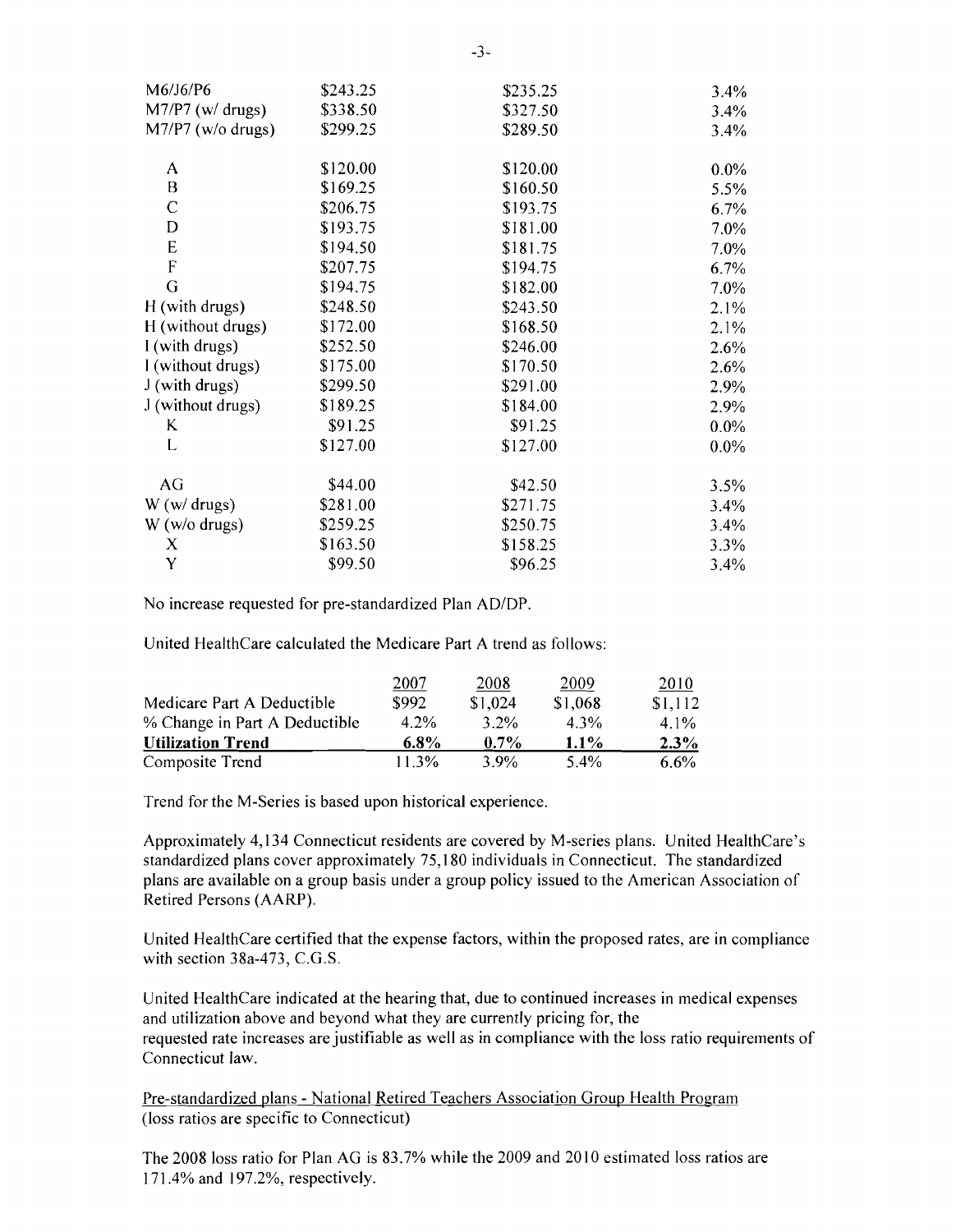The 2008 loss ratio for Plan X is 240.8% while the 2009 and 2010 estimated loss ratios are  $99.0\%$ and 116.9%, respectively.

The proposed rates for these plans are intended to be approximately equivalent to the rates and claim costs in the AARP Medicare Supplement Portfolio with comparable benefits.

The overall trend in 2010 is assumed to be 18.4%.

There were 29 lives covered under these plans in 2008. Most of the covered lives are in Plan AG.

#### Pre-Standardized Plans M-Series

The level of claim continues to increase for these plans as the insured become older and no new insured enter the group.

| Plan           | 2008   | 2009 Est. | 2010 Est. |
|----------------|--------|-----------|-----------|
| M1             | 158.2% | 162.2%    | 168.1%    |
| M <sub>2</sub> | 114.4% | 105.9%    | 111.2%    |
| M <sub>3</sub> | 68.9%  | 69.8%     | 68.9%     |
| M4             | 76.9%  | 75.9%     | 79.6%     |
| M <sub>5</sub> | 124.0% | 128.5%    | 132.8%    |
| M6             | 85.6%  | 84.4%     | 87.1%     |
| M <sub>7</sub> | 79.4%  | 69.9%     | 71.0%     |
| AD/DP          | 64.0%  | 49.3%     | 52.2%     |
| Total          | 85.1%  | 83.4%     | 86.0%     |

The overall loss ratios for the M-series block are as follows:

#### Standardized Plans

United HealthCare offers all twelve standardized plans in Connecticut. Of those covered by these plans, 82.3% are in plans C, F and J.

The loss ratios for the standardized block of business are as follows:

| Plan             | 2008  | 2009  | 2010 Est. |
|------------------|-------|-------|-----------|
| A                | 76.1% | 74.8% | 78.7%     |
| $\boldsymbol{B}$ | 86.5% | 80.3% | 81.8%     |
| C                | 95.0% | 84.7% | 83.8%     |
| D                | 90.1% | 84.0% | 83.2%     |
| E                | 88.0% | 83.2% | 83.5%     |
| F                | 82.3% | 83.4% | 83.7%     |
| G                | 88.3% | 83.4% | 83.0%     |
| H                | 93.3% | 80.8% | 82.7%     |
|                  | 88.6% | 80.7% | 82.5%     |
| J                | 81.7% | 82.2% | 83.3%     |
| K                | 46.8% | 65.8% | 72.8%     |
|                  | 75.4% | 72.7% | 79.3%     |
| Total            | 85.4% | 83.0% | 83.4%     |

Compliance with Reg. 38a-474 (submission and review of rates for Medicare supplement) United HealthCare's 2009 Medicare supplement rate filing proposals are in compliance with the requirements of regulation 38a-474 as it applies to the contents of the rate submission as well as the actuarial memorandums.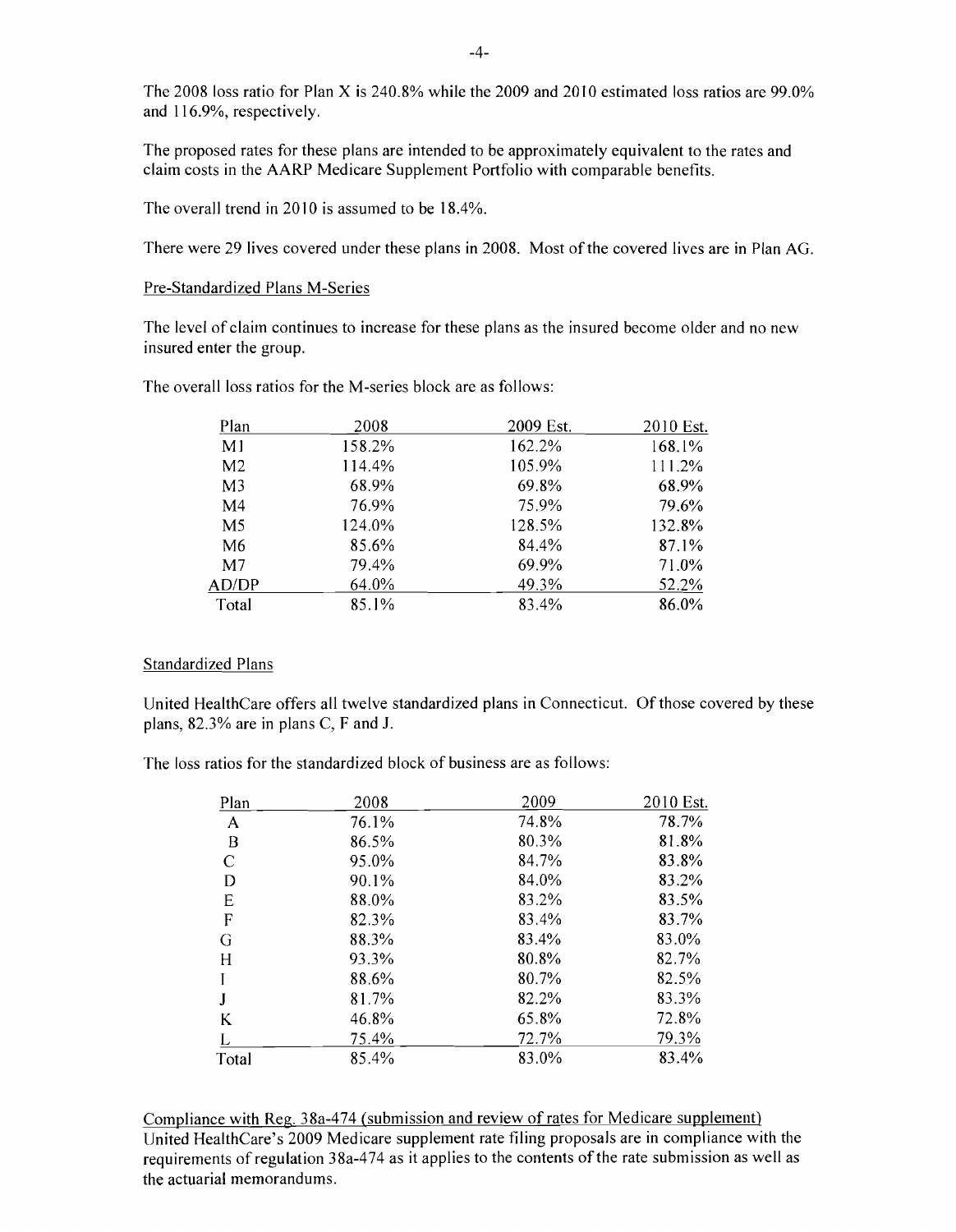It has been confirmed that United HealthCare makes standardized Plans A, Band C available to persons eligible for Medicare by reason of a disability at the rates approved for the same plans under the AARP group policy, and that United HealthCare is in compliance with the automatic claim processing system (i.e., piggybacking).

#### III. RECOMMENDATION

#### Pre-standardized M-Series

The undersigned recommends approval of the following rate increases for 2010:

| Plan                   | Increase |
|------------------------|----------|
| M1/J1/P1               | 3.4%     |
| M2/J2/P2               | 3.4%     |
| M3/J3/P3 (w/ drugs)    | 3.4%     |
| $M3/J3/P3$ (w/o drugs) | 3.4%     |
| $M4$ (w/ drugs)        | 3.4%     |
| $M4$ (w/o drugs)       | $3.4\%$  |
| M5/J5/P5               | 3.5%     |
| M6/J6/P6               | $3.4\%$  |
| $M7/P7$ (w/ drugs)     | 3.4%     |
| M7/P7 (w/o drugs)      | 3.4%     |
|                        |          |

This produces an average increase for the pre-standardized Medicare Supplement plans (M-Series) of 3.4%. This rate change request is reasonable in relationship to the benefits, estimated claim costs and the anticipated loss ratios the company expects to realize on this business.

#### Standardized Plans

The undersigned recommends approval of the following rate increases for 2010:

| Plan           | Increase |
|----------------|----------|
| B              | 5.5%     |
| C              | 6.7%     |
| D              | 7.0%     |
| E              | 7.0%     |
| F              | 6.7%     |
| G              | 7.0%     |
| H (with drugs) | $2.1\%$  |
| H (w/o drugs)  | 2.1%     |
| I (with drugs) | 2.6%     |
| I (w/o drugs)  | 2.6%     |
| J (with drugs) | 2.9%     |
| J (w/o drugs)  | 2.9%     |

The undersigned also recommends that no rate changes be approved as requested for Plans A, K and L.

This produces an average increase for the standardized Medicare supplement plans of 5.3%. This rate change request is reasonable in relationship to the benefits, estimated claim costs and the anticipated loss ratios the company expects to realize on this business.